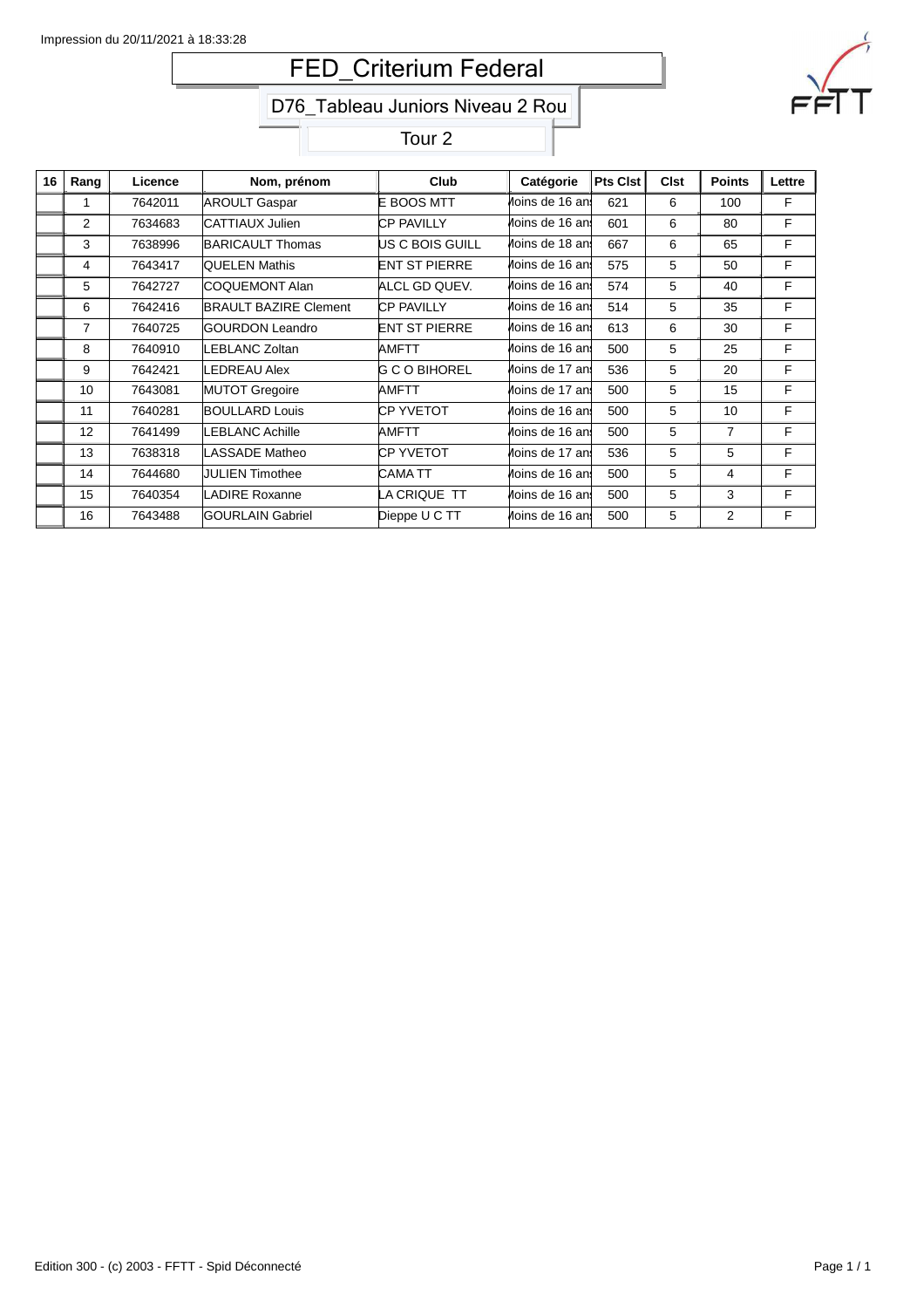#### FED Criterium Federal / D76 Tableau Juniors Niveau 2 Rou / Poule 1

|                      |       |            |   |                                                                                                         |                                                                                 | <b>FED Criterium Federal</b><br>D76 Tableau Juniors Niveau 2 Rou |                                          |   |                  |         |                |                          |    |   |                                              |                |             |              |                |                                                           |                 | Impression du 20/11/2021 à 18:31:21 |  |
|----------------------|-------|------------|---|---------------------------------------------------------------------------------------------------------|---------------------------------------------------------------------------------|------------------------------------------------------------------|------------------------------------------|---|------------------|---------|----------------|--------------------------|----|---|----------------------------------------------|----------------|-------------|--------------|----------------|-----------------------------------------------------------|-----------------|-------------------------------------|--|
|                      |       |            |   |                                                                                                         |                                                                                 |                                                                  | Tour <sub>2</sub>                        |   |                  |         |                |                          |    |   |                                              |                |             |              |                |                                                           |                 |                                     |  |
|                      |       |            |   |                                                                                                         | FED Criterium Federal / D76 Tableau Juniors Niveau 2 Rou / Poule 1              |                                                                  |                                          |   |                  |         |                |                          |    |   |                                              |                |             |              |                |                                                           |                 |                                     |  |
| Rang                 |       |            |   | <b>Nom</b>                                                                                              |                                                                                 | Dossard                                                          | N°Licence                                |   |                  | Clst    |                | Points                   |    |   | $N^{\circ}$ Club                             |                |             |              |                | Club                                                      |                 | Cat.                                |  |
| 1.<br>2.<br>3.<br>4. |       |            |   | <b>BARICAULT Thomas</b><br><b>LEDREAU Alex</b><br><b>BRAULT BAZIRE Clement</b><br><b>MUTOT Gregoire</b> |                                                                                 | 8<br>9<br>16                                                     | 7638996<br>7642421<br>7642416<br>7643081 |   | 6<br>5<br>5<br>5 |         |                | 667<br>536<br>514<br>500 |    |   | 09760331<br>09760012<br>09760041<br>09760315 |                |             |              |                | <b>G C O BIHOREL</b><br><b>CP PAVILLY</b><br><b>AMFTT</b> | US C BOIS GUILL | $-18$<br>$-17$<br>$-16$<br>$-17$    |  |
| Table                | Heure |            | F |                                                                                                         | Joueur 1                                                                        | Joueur 2                                                         |                                          | F | S                | 1       | $\overline{2}$ | 3                        | 4  | 5 | 6                                            | $\overline{7}$ | J1          |              | $J2$ $J3$ $J4$ |                                                           |                 |                                     |  |
|                      |       | 1/4        |   |                                                                                                         | <b>BARICAULT Thomas</b>                                                         | MUTOT Gregoire                                                   |                                          |   |                  | 6       | 8              | $\overline{7}$           |    |   |                                              |                | 1           |              |                |                                                           |                 |                                     |  |
|                      |       |            |   |                                                                                                         |                                                                                 |                                                                  |                                          |   |                  | $-7$    | -9             | $-8$                     |    |   |                                              |                |             |              | 1              |                                                           |                 |                                     |  |
|                      |       | 2/3        |   | LEDREAU Alex                                                                                            |                                                                                 | <b>BRAULT BAZIRE Cler</b>                                        |                                          |   |                  |         |                |                          |    |   |                                              |                |             |              |                |                                                           |                 |                                     |  |
|                      |       | 1/3        |   |                                                                                                         | <b>BARICAULT Thomas BRAULT BAZIRE Clem</b>                                      |                                                                  |                                          |   |                  | 11      | -8             | $\overline{7}$           | 6  |   |                                              |                | $\mathbf 1$ |              |                |                                                           |                 |                                     |  |
|                      |       | 2/4        |   | <b>LEDREAU Alex</b>                                                                                     |                                                                                 | MUTOT Gregoire                                                   |                                          |   |                  | $-8$    | 12             | 9                        | 3  |   |                                              |                |             | $\mathbf{1}$ |                |                                                           |                 |                                     |  |
|                      |       | 1/2<br>3/4 |   |                                                                                                         | <b>BARICAULT Thomas LEDREAU Alex</b><br><b>BRAULT BAZIRE ClemMUTOT Gregoire</b> |                                                                  |                                          |   |                  | 5<br>-7 | 5<br>6         | 5<br>$-6$                | -9 |   |                                              |                | 1           |              |                | 1                                                         |                 |                                     |  |

PTFKL>JGU>WEFTEDGU> s [ [ [

| Joueur                       | Rang | Forfait |
|------------------------------|------|---------|
| <b>BARICAULT Thomas</b>      |      |         |
| <b>BRAULT BAZIRE Clement</b> |      |         |
| <b>MUTOT Gregoire</b>        |      |         |
| <b>LEDREAU Alex</b>          |      |         |

#### FED Criterium Federal / D76 Tableau Juniors Niveau 2 Rou / Poule 2

|               |     |   |                         | Dossard                                                                                           |                                                                                                                                     |                                                              |      |              |                          |    |               |   |   |                                                                  |    |  |                                   | Cat.                                            |
|---------------|-----|---|-------------------------|---------------------------------------------------------------------------------------------------|-------------------------------------------------------------------------------------------------------------------------------------|--------------------------------------------------------------|------|--------------|--------------------------|----|---------------|---|---|------------------------------------------------------------------|----|--|-----------------------------------|-------------------------------------------------|
|               |     |   |                         | $\overline{2}$                                                                                    |                                                                                                                                     | 6                                                            |      |              | 621                      |    |               |   |   |                                                                  |    |  |                                   | $-16$                                           |
|               |     |   |                         |                                                                                                   |                                                                                                                                     | 5                                                            |      |              | 536                      |    |               |   |   |                                                                  |    |  |                                   | $-17$                                           |
|               |     |   |                         | 11                                                                                                |                                                                                                                                     | 5                                                            |      |              | 500                      |    |               |   |   |                                                                  |    |  |                                   | $-16$                                           |
|               |     |   |                         | 15                                                                                                |                                                                                                                                     | 5                                                            |      |              | 500                      |    |               |   |   |                                                                  |    |  |                                   | $-16$                                           |
| Table   Heure |     | F | Joueur 1                |                                                                                                   | F                                                                                                                                   | S                                                            |      | $\mathbf{2}$ | 3                        | 4  | 5             | 6 | 7 | J1                                                               | J2 |  |                                   |                                                 |
|               | 1/4 |   | <b>AROULT Gaspar</b>    |                                                                                                   |                                                                                                                                     |                                                              | 9    | 8            | 9                        |    |               |   |   |                                                                  |    |  |                                   |                                                 |
|               | 2/3 |   | <b>LASSADE Matheo</b>   |                                                                                                   |                                                                                                                                     |                                                              | $-5$ | 10           | $\overline{7}$           | 5  |               |   |   |                                                                  |    |  |                                   |                                                 |
|               | 1/3 |   | <b>AROULT Gaspar</b>    |                                                                                                   |                                                                                                                                     |                                                              | 9    | ⇁            | $\overline{\phantom{a}}$ |    |               |   |   | 1                                                                |    |  |                                   |                                                 |
|               | 2/4 |   | ASSADE Matheo           |                                                                                                   |                                                                                                                                     |                                                              | $-7$ | -8           | 7                        | 11 | $-3$          |   |   |                                                                  |    |  |                                   |                                                 |
|               | 1/2 |   | <b>AROULT Gaspar</b>    |                                                                                                   |                                                                                                                                     |                                                              | $-4$ | 8            | 9                        | 4  |               |   |   |                                                                  |    |  |                                   |                                                 |
|               | 3/4 |   | <b>GOURLAIN Gabriel</b> |                                                                                                   |                                                                                                                                     |                                                              |      | $-11$        | -8                       |    |               |   |   |                                                                  |    |  |                                   |                                                 |
|               |     |   |                         | Nom<br><b>AROULT Gaspar</b><br>LASSADE Matheo<br><b>GOURLAIN Gabriel</b><br><b>LEBLANC Zoltan</b> | Joueur 2<br>LEBLANC Zoltan<br>lGOURLAIN Gabriel<br>lGOURLAIN Gabriel<br>∥LEBLANC Zoltan<br>LASSADE Matheo<br><b>ILEBLANC Zoltan</b> | <b>N°Licence</b><br>7642011<br>7638318<br>7643488<br>7640910 |      | Clst         | $-10$                    |    | <b>Points</b> |   |   | $N^{\circ}$ Club<br>09760319<br>09760014<br>09760036<br>09760315 |    |  | Club<br><b>AMFTT</b><br>$J3$ $J4$ | E BOOS MTT<br><b>CP YVETOT</b><br>Dieppe U C TT |

Total des victoires :  $\begin{array}{|c|c|c|c|c|c|}\n\hline\n3 & 1 & 2\n\end{array}$ 

| Joueur                  | Rang | Forfait |
|-------------------------|------|---------|
| <b>AROULT Gaspar</b>    |      |         |
| LEBLANC Zoltan          |      |         |
| LASSADE Matheo          | 3    |         |
| <b>GOURLAIN Gabriel</b> |      |         |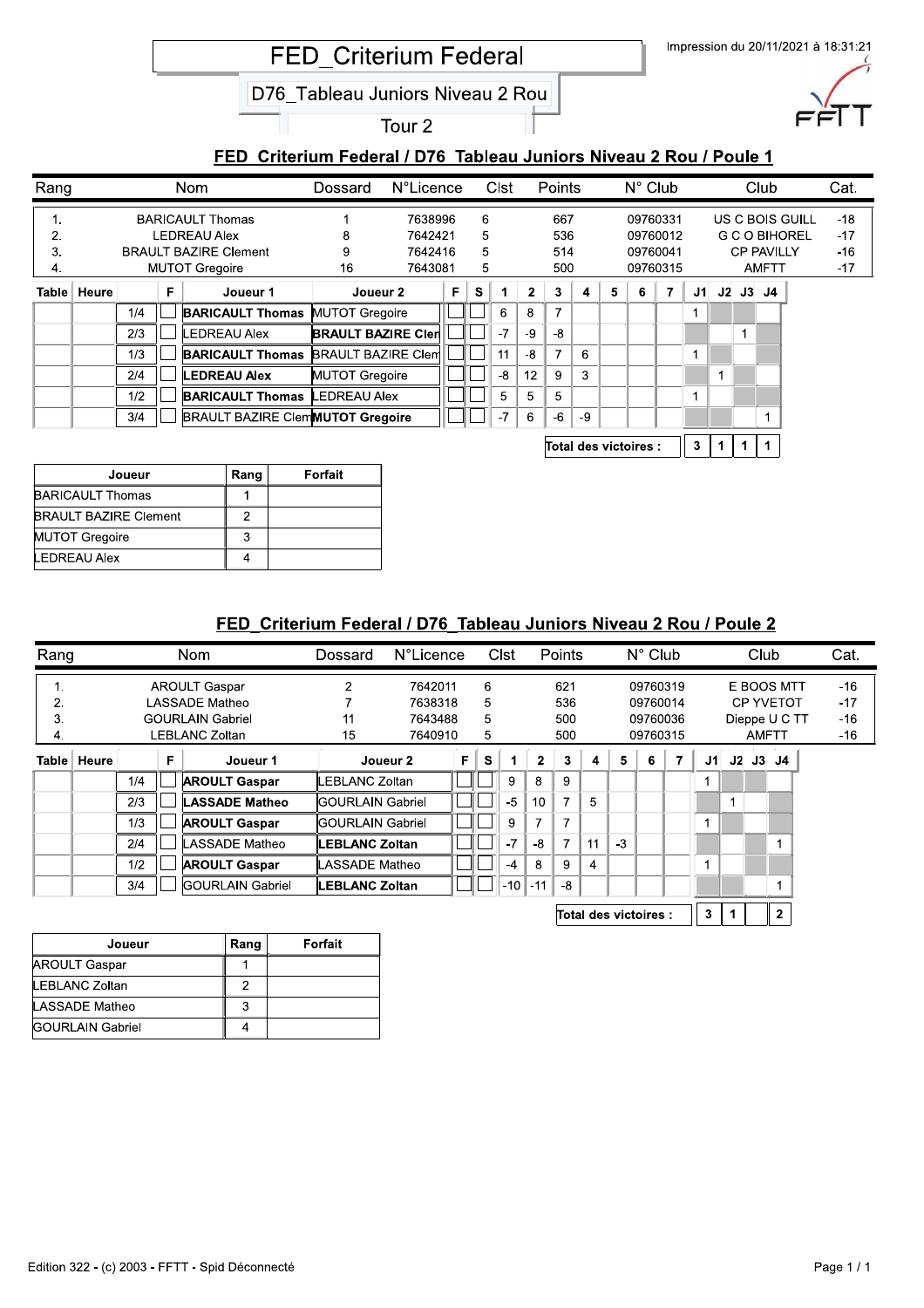#### FED Criterium Federal / D76 Tableau Juniors Niveau 2 Rou / Poule 3

|                      |               |            |    |                                                                                             |                        | <b>FED Criterium Federal</b><br>D76 Tableau Juniors Niveau 2 Rou   | Tour <sub>2</sub>                        |   |                  |             |                     |                          |                |   |                                              |   |             |             |                     | Impression du 20/11/2021 à 18:31:22                       |                                  |
|----------------------|---------------|------------|----|---------------------------------------------------------------------------------------------|------------------------|--------------------------------------------------------------------|------------------------------------------|---|------------------|-------------|---------------------|--------------------------|----------------|---|----------------------------------------------|---|-------------|-------------|---------------------|-----------------------------------------------------------|----------------------------------|
|                      |               |            |    |                                                                                             |                        |                                                                    |                                          |   |                  |             |                     |                          |                |   |                                              |   |             |             |                     |                                                           |                                  |
|                      |               |            |    |                                                                                             |                        | FED Criterium Federal / D76 Tableau Juniors Niveau 2 Rou / Poule 3 |                                          |   |                  |             |                     |                          |                |   |                                              |   |             |             |                     |                                                           |                                  |
| Rang                 |               |            |    | <b>Nom</b>                                                                                  |                        | Dossard                                                            | <b>N°Licence</b>                         |   |                  | <b>Clst</b> |                     | Points                   |                |   | $N^{\circ}$ Club                             |   |             |             | Club                |                                                           | Cat.                             |
| 1.<br>2.<br>3.<br>4. |               |            |    | <b>GOURDON Leandro</b><br>COQUEMONT Alan<br><b>BOULLARD Louis</b><br><b>LEBLANC Achille</b> |                        | 3<br>6<br>10<br>14                                                 | 7640725<br>7642727<br>7640281<br>7641499 |   | 6<br>5<br>5<br>5 |             |                     | 613<br>574<br>500<br>500 |                |   | 09760168<br>09760107<br>09760014<br>09760315 |   |             |             | AMFTT               | <b>ENT ST PIERRE</b><br>ALCL GD QUEV.<br><b>CP YVETOT</b> | $-16$<br>$-16$<br>$-16$<br>$-16$ |
|                      | Table   Heure |            | F. |                                                                                             | Joueur 1               | Joueur 2                                                           |                                          | F | $\mathbf{s}$     |             | $\mathbf{2}$        | 3                        | 4              | 5 | 6                                            | 7 |             |             | $J1$ $J2$ $J3$ $J4$ |                                                           |                                  |
|                      |               | 1/4        |    |                                                                                             | <b>GOURDON Leandro</b> | LEBLANC Achille                                                    |                                          |   |                  | $-6$        | 5                   | 8                        | $\mathbf{1}$   |   |                                              |   | 1           |             |                     |                                                           |                                  |
|                      |               | 2/3        |    |                                                                                             | <b>COQUEMONT Alan</b>  | BOULLARD Louis                                                     |                                          |   |                  | 9<br>6      | 5<br>$\overline{4}$ | 9<br>$-7$                |                |   |                                              |   |             | $\mathbf 1$ |                     |                                                           |                                  |
|                      |               |            |    |                                                                                             |                        |                                                                    |                                          |   |                  |             |                     |                          | 5              |   |                                              |   | $\mathbf 1$ |             |                     |                                                           |                                  |
|                      |               | 1/3        |    |                                                                                             | <b>GOURDON Leandro</b> | BOULLARD Louis                                                     |                                          |   |                  |             |                     |                          |                |   |                                              |   |             |             |                     |                                                           |                                  |
|                      |               | 2/4        |    | <b>COQUEMONT Alan</b>                                                                       |                        | LEBLANC Achille                                                    |                                          |   |                  | 6<br>3      | 3<br>$\overline{7}$ | $-11$<br>5               | $\overline{7}$ |   |                                              |   | $\mathbf 1$ | $\mathbf 1$ |                     |                                                           |                                  |
|                      |               | 1/2<br>3/4 |    | <b>BOULLARD Louis</b>                                                                       | <b>GOURDON Leandro</b> | COQUEMONT Alan<br>LEBLANC Achille                                  |                                          |   |                  | 8           | 8                   | 8                        |                |   |                                              |   |             |             | $\mathbf 1$         |                                                           |                                  |

Total des victoires :  $\begin{array}{|c|c|c|c|c|c|}\n\hline\n3 & 2 & 1\n\end{array}$ 

| Joueur                 | Rang | Forfait |
|------------------------|------|---------|
| <b>GOURDON Leandro</b> |      |         |
| COQUEMONT Alan         |      |         |
| <b>BOULLARD Louis</b>  | 3    |         |
| LEBLANC Achille        |      |         |

### FED Criterium Federal / D76 Tableau Juniors Niveau 2 Rou / Poule 4

| Rang |               |     |   | Nom                    | Dossard          | <b>N°Licence</b> |    |   | Clst |              | <b>Points</b>  |                |   | $N^{\circ}$ Club |   |    | Club |                      | Cat.  |
|------|---------------|-----|---|------------------------|------------------|------------------|----|---|------|--------------|----------------|----------------|---|------------------|---|----|------|----------------------|-------|
| ι.   |               |     |   | CATTIAUX Julien        | 4                | 7634683          |    | 6 |      |              | 601            |                |   | 09760041         |   |    |      | <b>CP PAVILLY</b>    | $-16$ |
| 2.   |               |     |   | <b>QUELEN Mathis</b>   | 5                | 7643417          |    | 5 |      |              | 575            |                |   | 09760168         |   |    |      | <b>ENT ST PIERRE</b> | -16   |
| 3.   |               |     |   | <b>JULIEN Timothee</b> | 12               | 7644680          |    | 5 |      |              | 500            |                |   | 09760425         |   |    |      | <b>CAMATT</b>        | -16   |
| 4.   |               |     |   | <b>LADIRE Roxanne</b>  | 13               | 7640354          |    | 5 |      |              | 500            |                |   | 09760366         |   |    |      | LA CRIQUE TT         | $-16$ |
|      | Table   Heure |     | F | Joueur 1               |                  | Joueur 2         | F. | s |      | $\mathbf{2}$ | 3              | 4              | 5 | 6                | 7 | J1 |      | $J2$ $J3$ $J4$       |       |
|      |               | 1/4 |   | <b>CATTIAUX Julien</b> | LADIRE Roxanne   |                  |    |   | 3    | 3            | $\overline{4}$ |                |   |                  |   |    |      |                      |       |
|      |               | 2/3 |   | <b>QUELEN Mathis</b>   | UULIEN Timothee  |                  |    |   | 5    | 5            | $-8$           | 5              |   |                  |   |    |      |                      |       |
|      |               | 1/3 |   | <b>CATTIAUX Julien</b> | IJULIEN Timothee |                  |    |   | 6    | 5            | 8              |                |   |                  |   | 4  |      |                      |       |
|      |               | 2/4 |   | <b>QUELEN Mathis</b>   | LADIRE Roxanne   |                  |    |   | 5    | 6            | $-9$           | $\overline{2}$ |   |                  |   |    |      |                      |       |
|      |               | 1/2 |   | <b>CATTIAUX Julien</b> | ∥QUELEN Mathis   |                  |    |   | 5    | 6            | $-5$           | 6              |   |                  |   |    |      |                      |       |
|      |               | 3/4 |   | <b>JULIEN Timothee</b> | LADIRE Roxanne   |                  |    |   | 6    | $-7$         | 3              | 9              |   |                  |   |    |      |                      |       |
|      |               |     |   |                        |                  |                  |    |   |      |              |                |                |   |                  |   |    |      |                      |       |

| Total des victoires : |  |  |  |  |
|-----------------------|--|--|--|--|
|-----------------------|--|--|--|--|

| Joueur                 | Rang | Forfait |
|------------------------|------|---------|
| CATTIAUX Julien        |      |         |
| QUELEN Mathis          | 2    |         |
| <b>JULIEN Timothee</b> | 3    |         |
| LADIRE Roxanne         |      |         |